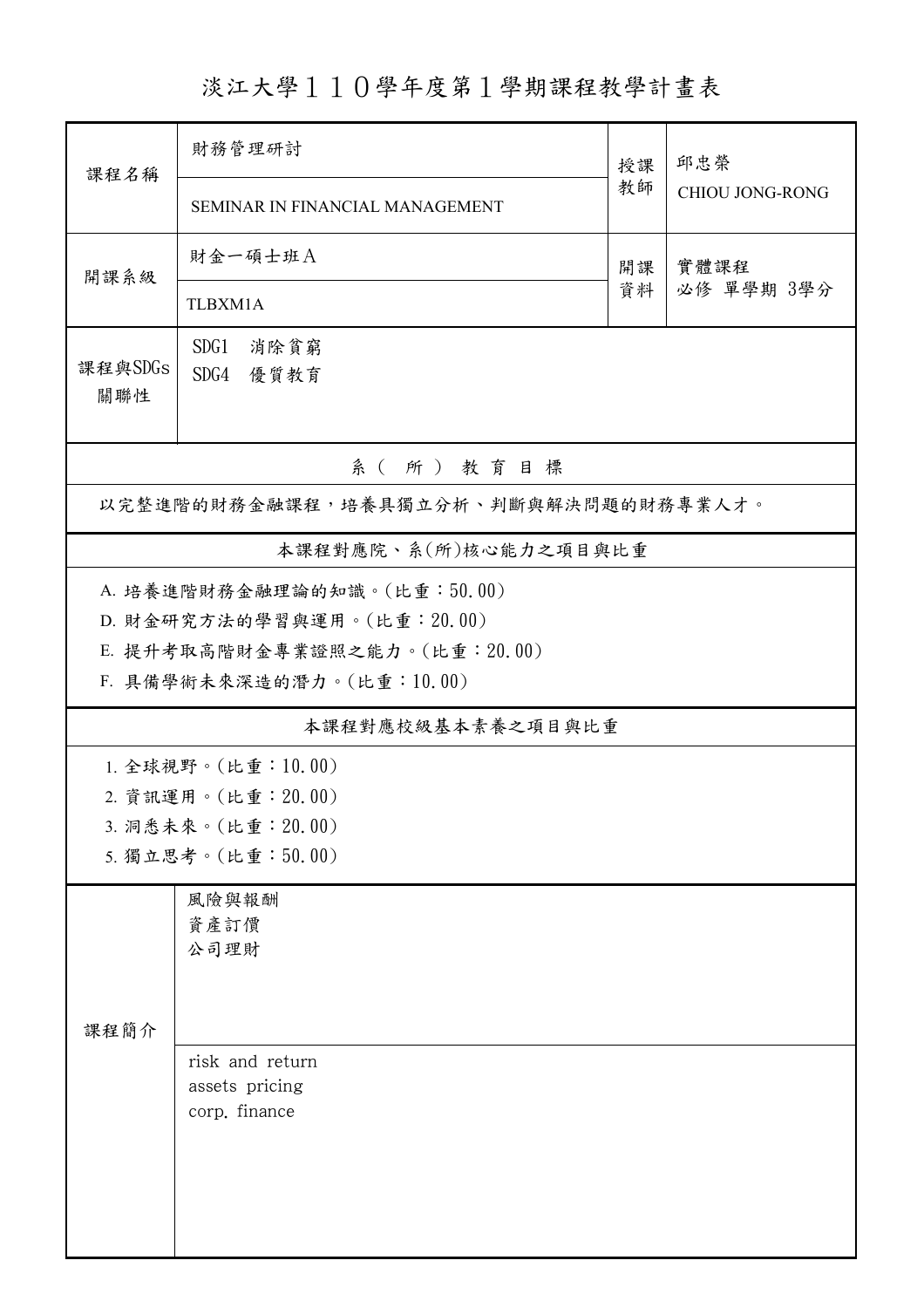## 本課程教學目標與認知、情意、技能目標之對應

將課程教學目標分別對應「認知(Cognitive)」、「情意(Affective)」與「技能(Psychomotor)」 的各目標類型。

一、認知(Cognitive):著重在該科目的事實、概念、程序、後設認知等各類知識之學習。

二、情意(Affective):著重在該科目的興趣、倫理、態度、信念、價值觀等之學習。

三、技能(Psychomotor):著重在該科目的肢體動作或技術操作之學習。

| 序<br>號       | 教學目標(中文)                     |                               |      | 教學目標(英文)                                     |      |  |  |  |  |
|--------------|------------------------------|-------------------------------|------|----------------------------------------------|------|--|--|--|--|
| $\mathbf{1}$ | <b>的能力。</b>                  |                               |      | 具獨立分析、判斷與解決財務問題 understanding finance theory |      |  |  |  |  |
|              | 教學目標之目標類型、核心能力、基本素養教學方法與評量方式 |                               |      |                                              |      |  |  |  |  |
| 序號           | 目標類型                         | 院、系 $(\kappa)$<br>核心能力   基本素養 | 校級   | 教學方法                                         | 評量方式 |  |  |  |  |
| $\mathbf{1}$ | 認知                           | <b>ADEF</b>                   | 1235 | 講述                                           | 測驗   |  |  |  |  |
|              | 授課進度表                        |                               |      |                                              |      |  |  |  |  |
| 週次           | 日期起訖                         |                               |      | 內 容 (Subject/Topics)                         | 備註   |  |  |  |  |
| 1            | $110/09/22$ ~<br>110/09/28   | introduction                  |      |                                              |      |  |  |  |  |
| 2            | $110/09/29$ ~<br>110/10/05   | risk and return               |      |                                              |      |  |  |  |  |
| 3            | $110/10/06$ ~<br>110/10/12   | risk and return               |      |                                              |      |  |  |  |  |
| 4            | $110/10/13$ ~<br>110/10/19   | risk and return               |      |                                              |      |  |  |  |  |
| 5            | $110/10/20$ ~<br>110/10/26   | risk and return               |      |                                              |      |  |  |  |  |
| 6            | $110/10/27$ ~<br>110/11/02   | real options                  |      |                                              |      |  |  |  |  |
| 7            | $110/11/03$ ~<br>110/11/09   | real options                  |      |                                              |      |  |  |  |  |
| 8            | $110/11/10$ ~<br>110/11/16   | real options                  |      |                                              |      |  |  |  |  |
| 9            | $110/11/17$ ~<br>110/11/23   | mid-term examination          |      |                                              |      |  |  |  |  |
| 10           | $110/11/24$ ~<br>110/11/30   | corporate finance             |      |                                              |      |  |  |  |  |
| 11           | $110/12/01$ ~<br>110/12/07   | corporate finance             |      |                                              |      |  |  |  |  |
| 12           | $110/12/08$ ~<br>110/12/14   | corporate finance             |      |                                              |      |  |  |  |  |
| 13           | $110/12/15$ ~<br>110/12/21   | corporate finance             |      |                                              |      |  |  |  |  |
| 14           | $110/12/22$ ~<br>110/12/28   | presentation                  |      |                                              |      |  |  |  |  |
|              |                              |                               |      |                                              |      |  |  |  |  |